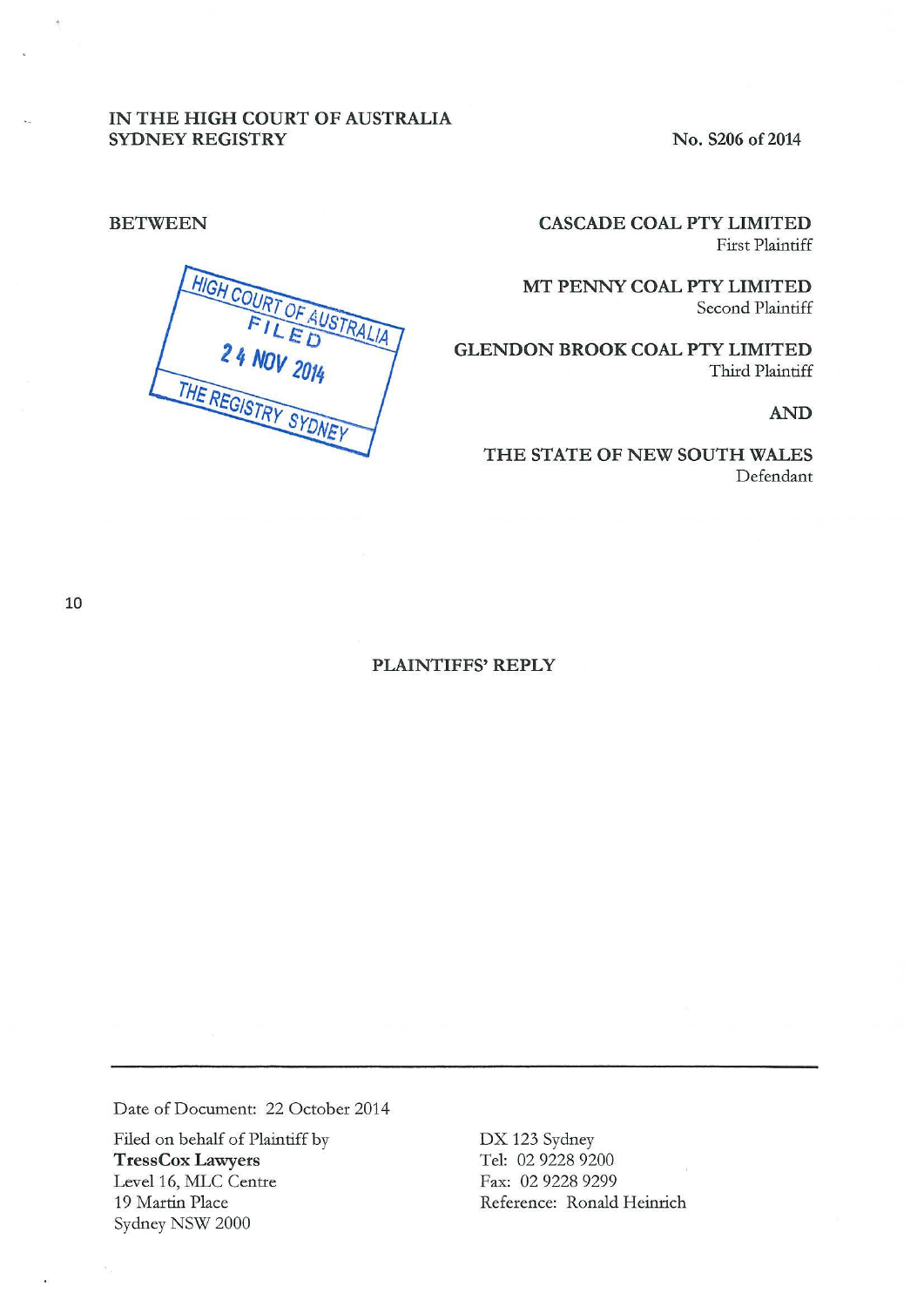## **I INTERNET PUBLICATION**

1. This reply is in a form suitable for publication on the Internet.

## **II SUBMISSIONS IN REPLY**

2. The Plaintiffs adopt the submissions in reply of the Plaintiff in S119 of 2014 **(the Duncan proceeding).** 

#### **Not a "law''**

.10

20

- 3. Contrary to the Commonwealth's submissions,<sup>1</sup> that Latham CJ's observations in *Grunseit* were directed towards explaining the distinction between legislative and executive power does not mean that they are of no utility in construing s 5 of the *Constitution Act 1902*  (NSW). Executive power encompasses all those powers, which are neither legislative nor judicial, that a polity must possess in order to function as a polity;<sup>2</sup> therefore, executive power can be distinguished from legislative power only if one first describes the outer boundaries of the latter. What was said in *Gnmseit* should be understood as an attempt to do just that, with the result that those remarks have a greater significance than the Commonwealth would accept.
- 4. It is similarly no answer to the Plaintiffs' case to suggest, as both the Defendant and the Commonwealth do,<sup>3</sup> that the reasons for judgment of Gummow J and Hayne J in *Momcilovic v The Queen'* went no further than to describe the pre-conditions to the engagement of s 109 of the Constitution. That proposition ignores Isaacs J's observation in *Clyde Engimering Co Ud v Cowburn* that the expression "a law of the Commonwealth" in s 109 means "a law within what is described in covering sec Vas 'all laws made by the Parliament of the Commonwealth under the Constitution"<sup>5</sup>. It is surely no part of the Defendant's argument that the word "law" in s 51 of the Constitution has a meaning different from that which it bears in covering clause 5. Nor can it be said that there are any differences in meaning as between the uses of the word "law'' in s 5 of the *Constitution Act* and s 51 of the Constitution. That being so, it does not follow from the focus upon s 109 of the Constitution in *Momcilovic* that the remarks made in that case, on

 $^{1}$  Cth [9].

<sup>2</sup>*Williams* v *Commonwealth (No 2)* (2014) 88 ALJR 701 at 715 [78].

<sup>3</sup>**DS** [11]; **Cth** [13].

 $4$  (2011) 245 CLR 1.

<sup>5 (1926) 37</sup> CLR 466 at 496-497.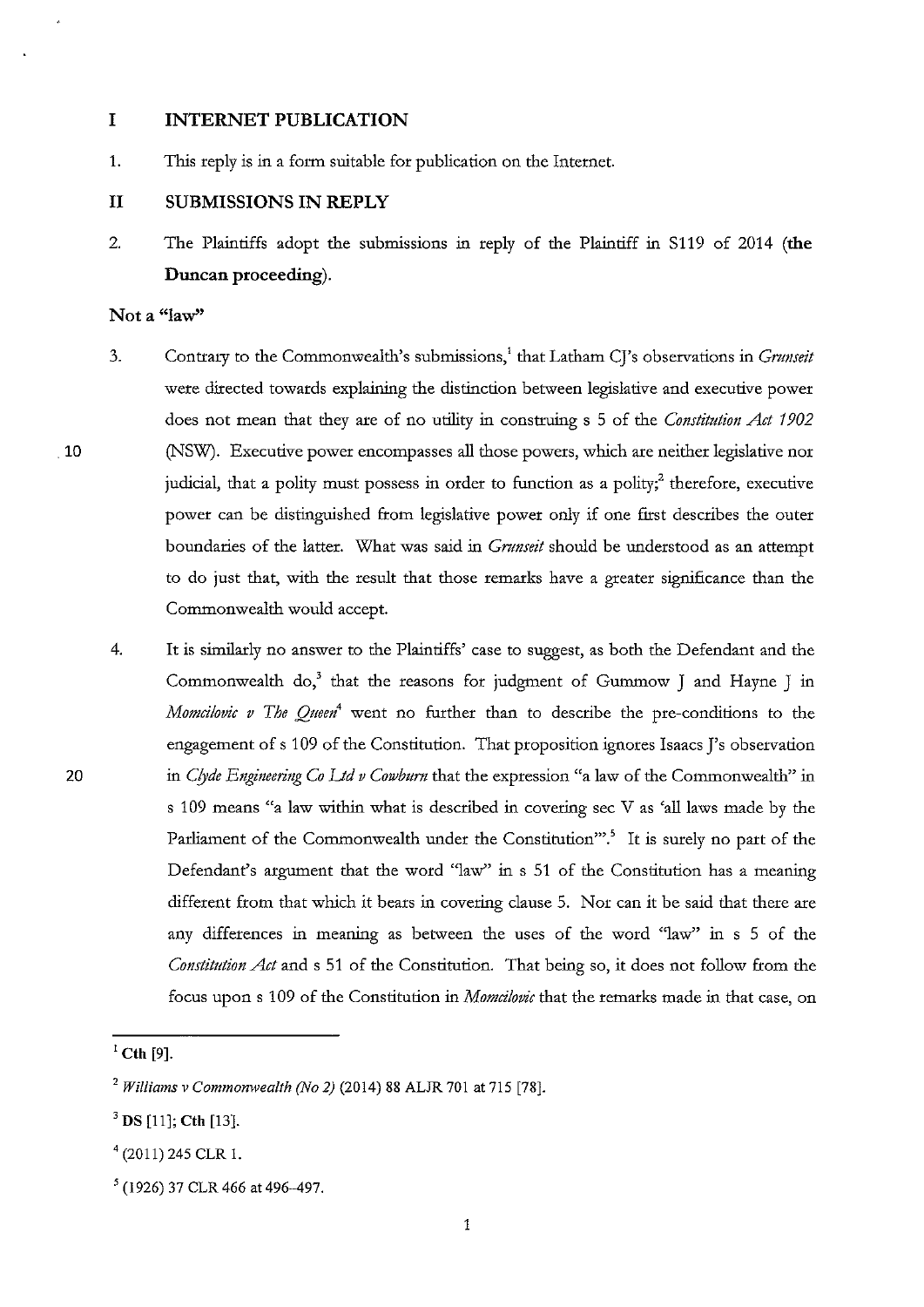which the Plaintiffs now rely, should be quarantined from possible application in other **contexts.** 

5. It should also be emphasised that the Defendant's submissions concerning Latham CJ's inclusion, among the hallmarks of an exercise of legislative power, of "a declaration as to power, right or duty" proceed upon the premise that Sched 6A does no more than to alter the rights and obligations of various persons in a manner that falls short of the infliction of punishment. The Plaintiffs do not accept the premise. If Sched 6A be characterised as inflicting punishment upon the Plaintiffs, then it would strain the very language used by Latham CJ in *Grunseit* to describe the Schedule as a mere "declaration" as to power, right or duty". That is because punitive sanctions are no mere duties; they give rise to no correlative rights in the Hohfeldian sense and, more importantly, their imposition entails, amongst other things, the exaction of retribution,  $6$  a notion that, on any view, distinguishes the imposition of punishment from the imposition of legal obligations.

## **Section 109 inconsistency**

- 6. The Defendant accepts much of the Plaintiffs' case on this point. Although it is not entirely clear, it seems that the Defendants concede that cl 11 must be invalid uuless construed or read down so that:
	- (a) it does not confer any greater authority to engage m acts comprised in the copyright than follows from the application of s 183(1) of the *Copyright Act,'* and
	- (b) it does not deny the State's obligations to make payments pursuant to ss 183(5) and 183A(2) of the *Copytight Act.* <sup>8</sup>
- 7. The Commonwealth accepts even more of the Plaintiffs' case on this point.
- 8. There is a question whether unequivocal language such as "no liability" in cl 11(4) should be read down to mean "no liability except liability under the *Copyright Act*": Parliament's choice of words should be respected even if the consequence is invalidity?

20

<sup>6</sup>*Veen v The Queen (No 2)* (1988) 164 CLR 465,476.

<sup>7</sup>**DS** [38].

<sup>8</sup>**DS** [42].

<sup>9</sup>*Tajjour v New South Wales* [2014] HCA 35 at [31] (French CJ); *International Finance Trust Co Ltdv New South Wales Crime Commission* (2009) 240 CLR 319 at 349 [42] (French CJ).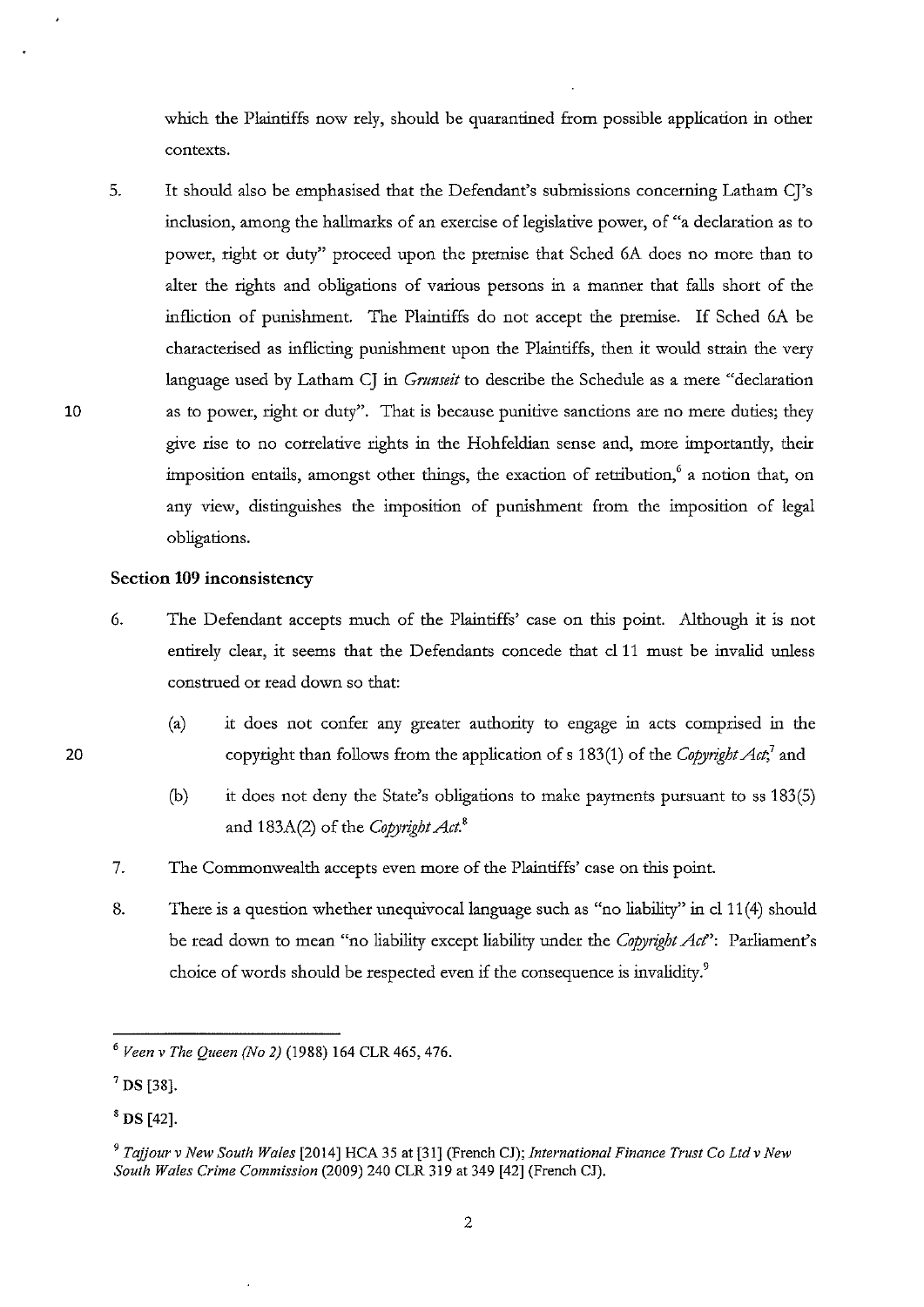- 9. In any event, even if cl 11 and s 183 were perfecdy on all fours with each other, s 109 would be engaged. Clause 11 intrudes upon the Commonwealth law's "comprehensive licence scheme for government use of copyright".<sup>10</sup>
- 10. The Commonwealth submits that s 183 "does not operate to confer rights to engage in acts comprising copyright" but that "because copyright is negative in nature, s 183(1) operates to qualify or roll back the operation of the Act so as not to relevandy apply to those Crown uses".<sup>11</sup> The only authority cited for that proposition is *Copyright Agency Ltd*  $\nu$  *NSW*,<sup>12</sup> which is to the effect that s 183 "qualifies" the exclusive rights of a copyright holder. But legislation might "qualify" one's exclusive rights in different ways: it might do that, as the Commonwealth suggests, by rolling back the exclusive right; or it might do that by conferring an additional limited right on someone else in derogation from what would otherwise be one's exclusive right. *Copyright Agency Ltd* is authority for the "qualification" of copyright, but not authority for the "rolling back" construction.
- 11. On its proper construction, s 183(1) confers a positive right or authorisation to do acts comprised in copyright. Only that construction is consistent with the language of s 183(3), (4), (5), and (8), which speak of acts comprised in the copyright being done "under" s  $183(1)$  — the word, "under", reflecting that s  $183(1)$  is the source of the authority and confers a right or power, not a provision that "rolls" anything "back". Thus, albeit in a different statutory context, the word "under" has been held to connote something "expressly or impliedly required or authorised by".<sup>13</sup> The Plaintiffs' construction is also the ouly construction consistent with the High Court's explanation of the scheme as a "comprehensive licence scheme for government use of copyright".14
- **Date: 22 October 2014**

fordus S. Bell

Andrew Bell

 $e_{\rm t}$ 

Gerald Ng

- 10 (2008) 233 CLR 279 at [67].
- II **Cth** [27].

10

20

- 12 (2008) 233 CLR 279 at [68].
- <sup>13</sup>*Griffith University v Tang* (2005) 221 CLR 99 at [89] (Gummow, Callinan and Heydon JJ).
- 14 (2008) 233 CLR 279 at [67].